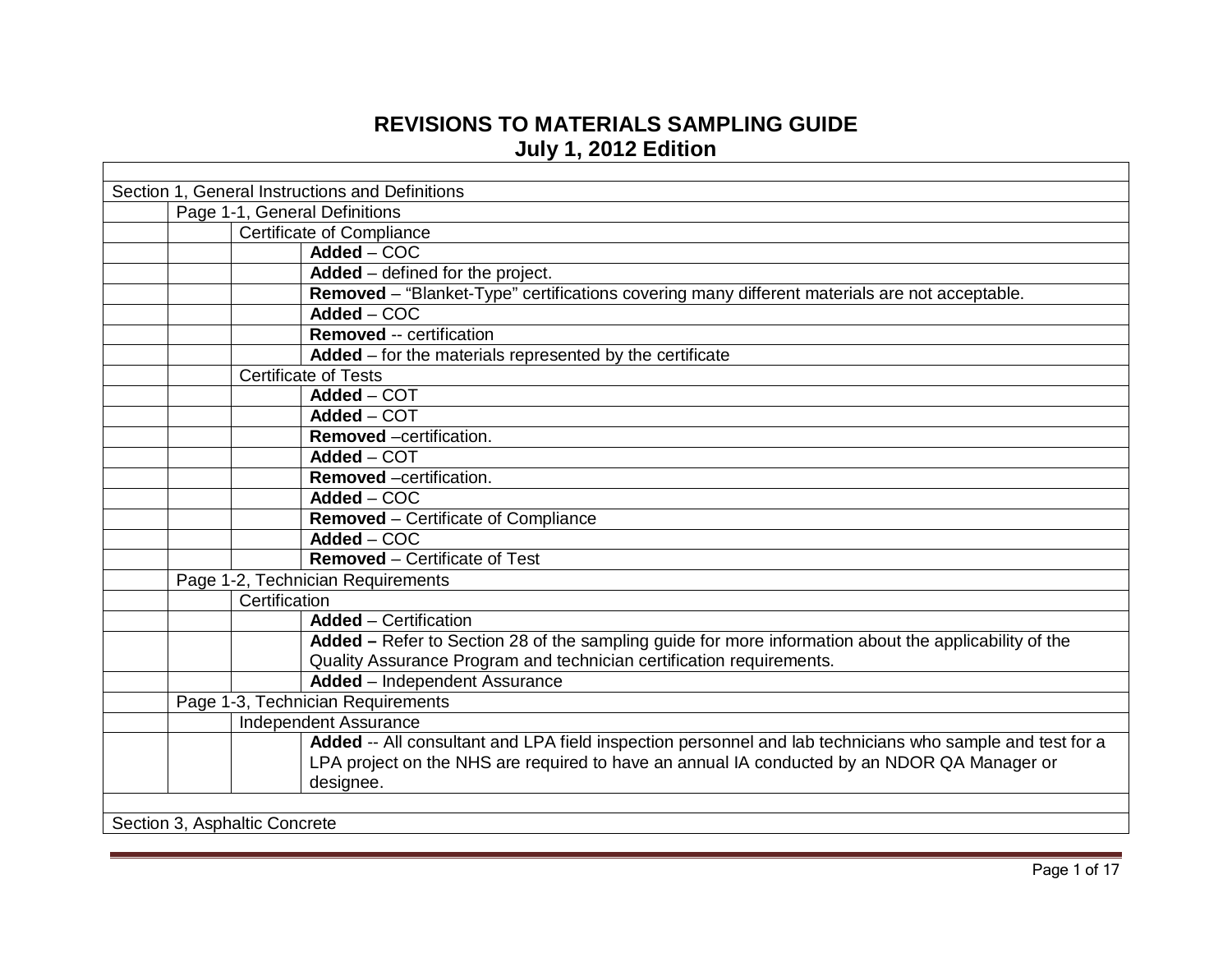| Page 3-1, Material #1 - Asphaltic Concrete Type SP1, SP5. SPH                                            |                     |                                                                                          |
|----------------------------------------------------------------------------------------------------------|---------------------|------------------------------------------------------------------------------------------|
|                                                                                                          | Material            |                                                                                          |
|                                                                                                          |                     | Removed - SP1, SP5                                                                       |
|                                                                                                          |                     | Added - SPH                                                                              |
|                                                                                                          | <b>Type of Test</b> |                                                                                          |
|                                                                                                          |                     | Removed - VMA                                                                            |
|                                                                                                          |                     | Removed - Testing and Sampling only for dispute resolution.                              |
|                                                                                                          |                     | Added - Testing and sampling for verification testing and dispute resolution as needed.  |
|                                                                                                          |                     | Page 3-1, Material #2 - Asphaltic Concrete Type SPS                                      |
|                                                                                                          | <b>Central Lab</b>  |                                                                                          |
|                                                                                                          |                     | Removed - Testing and Sampling only for dispute resolution.                              |
|                                                                                                          |                     | Added - Testing and sampling for verification testing and dispute resolution as needed.  |
|                                                                                                          |                     | Page 3-1, Material #3 - Asphaltic Concrete Type HRB                                      |
|                                                                                                          |                     | <b>Removed</b> – the specification for this material (see material $#1$ )                |
|                                                                                                          |                     | Page 3-1, Material 4, Asphaltic Concrete Type SPL                                        |
|                                                                                                          |                     | <b>Removed</b> – the specification for this material (see material $#1$ )                |
| Page 3-2, Item #5 - Asphaltic Concrete Types Asphaltic Concrete Type OGFCCRM, OGFC, GGCRM, GGCRM LV, LC, |                     |                                                                                          |
| <b>RLC</b>                                                                                               |                     |                                                                                          |
|                                                                                                          |                     | Re-numbered this item $-$ #3                                                             |
|                                                                                                          | Material            |                                                                                          |
|                                                                                                          |                     | Removed - GGSRM LV                                                                       |
|                                                                                                          | <b>Central Lab</b>  |                                                                                          |
|                                                                                                          |                     | Removed - Testing and Sampling only for dispute resolution.                              |
|                                                                                                          |                     | Added - Testing and sampling for verification testing and dispute resolution as needed.  |
|                                                                                                          |                     | Page 3-2, Item #6 - Asphaltic Concrete Mixtures, Central Lab                             |
|                                                                                                          |                     | Re-numbered this item $-$ #4                                                             |
|                                                                                                          | Material            |                                                                                          |
|                                                                                                          |                     | Removed - Testing and sampling for verification testing and dispute resolution as needed |
|                                                                                                          |                     | Added - Testing and sampling for dispute resolution                                      |
|                                                                                                          |                     | Page 3-2, Item #7 - Asphaltic Concrete Pavement                                          |
|                                                                                                          |                     | Re-numbered this item $-$ #5                                                             |
|                                                                                                          |                     | Page 3-2, Item #8 - Hydrated Lime or Type S Lime                                         |
|                                                                                                          |                     | Re-numbered this item $-$ #6                                                             |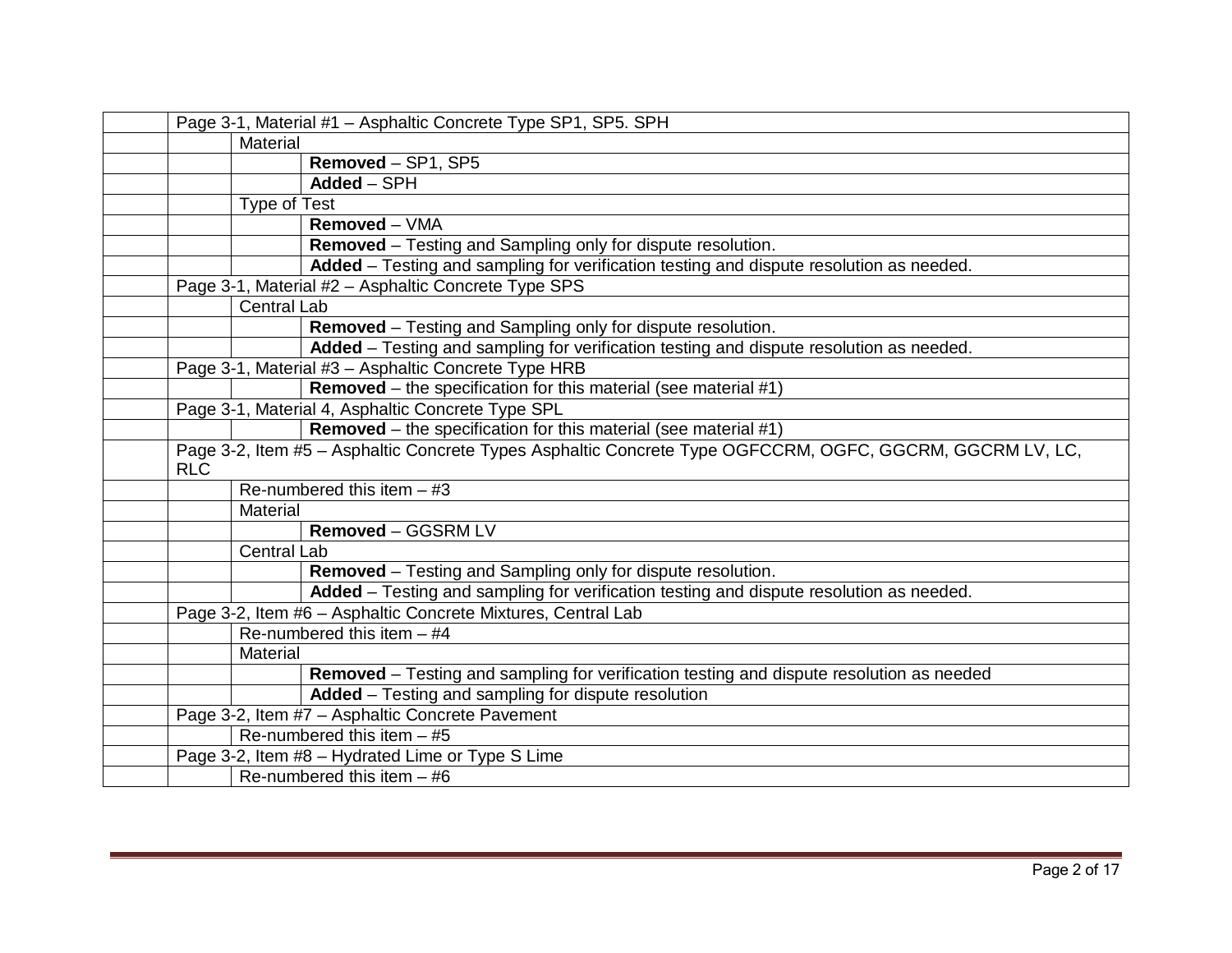| Section 4, Asphaltic Concrete Materials                                                              |  |  |  |  |
|------------------------------------------------------------------------------------------------------|--|--|--|--|
| Page 4-1, Item #3 - Crushed Rock (Limestone Screenings, Man-Sand)                                    |  |  |  |  |
| <b>Field Personnel</b>                                                                               |  |  |  |  |
| Removed $-20$                                                                                        |  |  |  |  |
| Added $-60$                                                                                          |  |  |  |  |
| <b>Central Lab</b>                                                                                   |  |  |  |  |
| $Removed - 20$                                                                                       |  |  |  |  |
| Added $-60$                                                                                          |  |  |  |  |
| Page 4-1, Item #5, Quartzite, Chat, and Granite (Screenings, Man-Sand)                               |  |  |  |  |
| <b>Field Personnel</b>                                                                               |  |  |  |  |
| Removed $-20$                                                                                        |  |  |  |  |
| Added $-60$                                                                                          |  |  |  |  |
| <b>Central Lab</b>                                                                                   |  |  |  |  |
| Removed $-20$                                                                                        |  |  |  |  |
| Added $-60$                                                                                          |  |  |  |  |
|                                                                                                      |  |  |  |  |
| Section 6, Gravel and Crushed Rock for Surfacing                                                     |  |  |  |  |
| Page 6-1, Item #1 - Gravel for Surfacing                                                             |  |  |  |  |
| <b>Field Personnel</b>                                                                               |  |  |  |  |
| Removed - See Standard Specifications, Supplemental Specifications and/or the Project Provisions for |  |  |  |  |
| sampling and testing requirements                                                                    |  |  |  |  |
| Added - One sample for each 500 ton or fraction thereof, at the project.                             |  |  |  |  |
| <b>Central Lab</b>                                                                                   |  |  |  |  |
| Removed - 1000 cubic yards                                                                           |  |  |  |  |
| Added $- 2,500$ ton                                                                                  |  |  |  |  |
| Removed - 1000 cubic yards                                                                           |  |  |  |  |
| $Added - 2,500$ ton                                                                                  |  |  |  |  |
| Page 6-1, Item #2 - Crushed Rock for Surfacing                                                       |  |  |  |  |
| <b>Field Personnel</b>                                                                               |  |  |  |  |
| Removed - 750 cubic yards                                                                            |  |  |  |  |
| $Added - 1,000$ ton                                                                                  |  |  |  |  |
| <b>Central Lab</b>                                                                                   |  |  |  |  |
| Removed - 3000 cubic yards                                                                           |  |  |  |  |
| $Added - 4,000$ ton                                                                                  |  |  |  |  |
|                                                                                                      |  |  |  |  |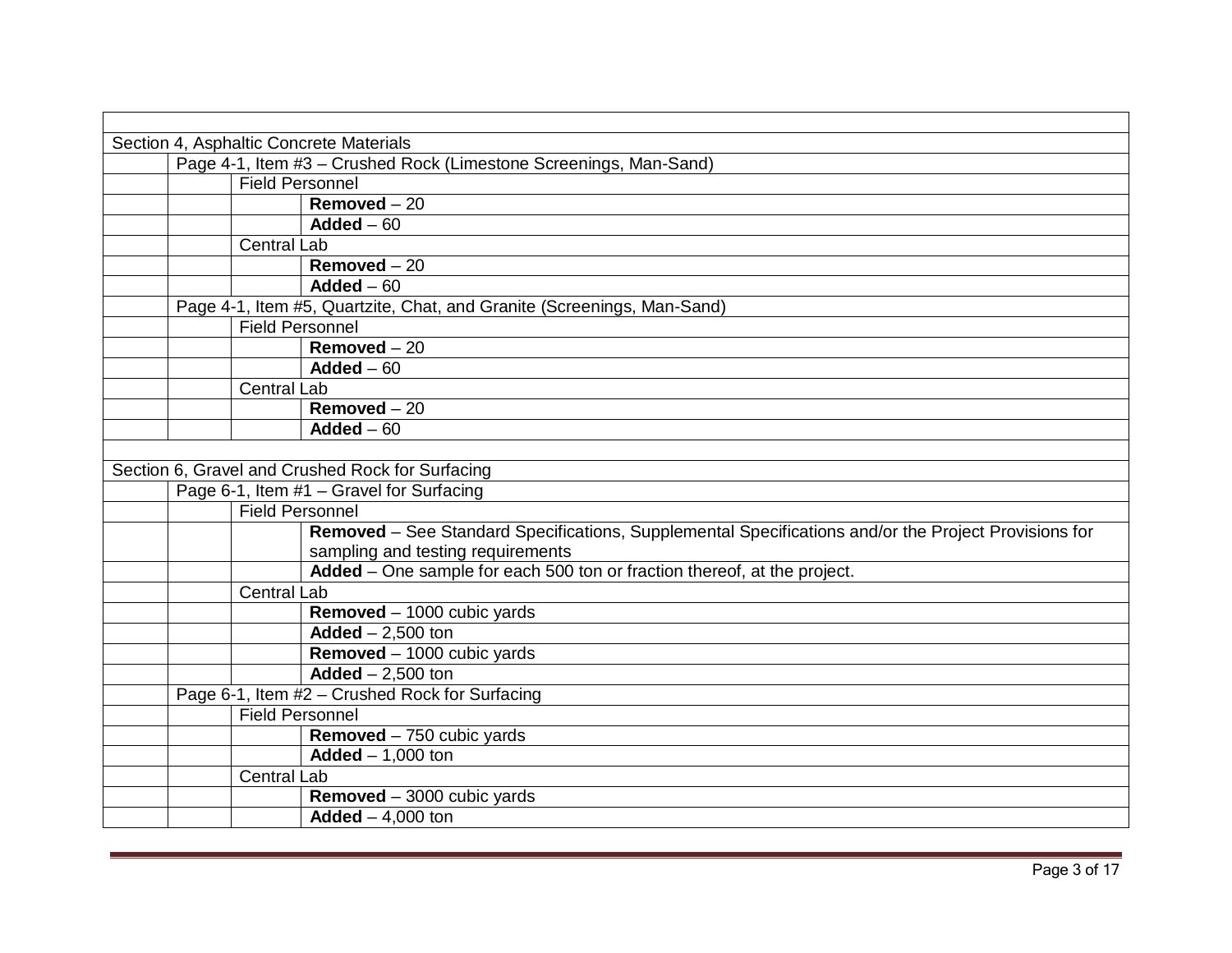| Section 7, Mineral Aggregate for Armor Coat                                                          |  |  |  |
|------------------------------------------------------------------------------------------------------|--|--|--|
| Page 7-1, Item #1 - Mineral Aggregate for Armor Coat (Gravel)                                        |  |  |  |
| <b>Field Personnel</b>                                                                               |  |  |  |
| Removed $-200$                                                                                       |  |  |  |
| $Added - 250$                                                                                        |  |  |  |
| Central Lab                                                                                          |  |  |  |
| Removed $-1000$                                                                                      |  |  |  |
| $Added - 1,500$                                                                                      |  |  |  |
| Page 7-1, Item #2 - Chip Seal (Limestone, Dolomite, Granite, Quartzite)                              |  |  |  |
| <b>Field Personnel</b>                                                                               |  |  |  |
| $Removed - 200$                                                                                      |  |  |  |
| Added $-250$                                                                                         |  |  |  |
| Central Lab                                                                                          |  |  |  |
| Removed $-1000$                                                                                      |  |  |  |
| $Added - 1,500$                                                                                      |  |  |  |
| Page 7-2, Item #3 - Lightweight Aggregate                                                            |  |  |  |
| <b>Field Personnel</b>                                                                               |  |  |  |
| $Removed - 200$                                                                                      |  |  |  |
| Added $-250$                                                                                         |  |  |  |
| <b>Central Lab</b>                                                                                   |  |  |  |
| Removed $-1000$                                                                                      |  |  |  |
| $Added - 1,500$                                                                                      |  |  |  |
|                                                                                                      |  |  |  |
| Section 8, Crushed Rock and Crushed Rock Screenings for Base Course                                  |  |  |  |
| Page 8-1, Item #1 - Crushed Rock for Base Course & Item #2 - Crushed Rock Screenings for Base Course |  |  |  |
| <b>Field Personnel</b>                                                                               |  |  |  |
| Removed - 1000 cubic yards                                                                           |  |  |  |
| $Added - 1,500$ ton                                                                                  |  |  |  |
| <b>Central Lab</b>                                                                                   |  |  |  |
| $R$ emoved - 3000 cubic yards                                                                        |  |  |  |
| Added $-4,500$ ton                                                                                   |  |  |  |
|                                                                                                      |  |  |  |
| Section 12, Foundation Course (Crushed Concrete, Aggregate-D, and Bituminous)                        |  |  |  |
| Page 12-2, Item #4, Aggregate Foundation Course - D                                                  |  |  |  |
|                                                                                                      |  |  |  |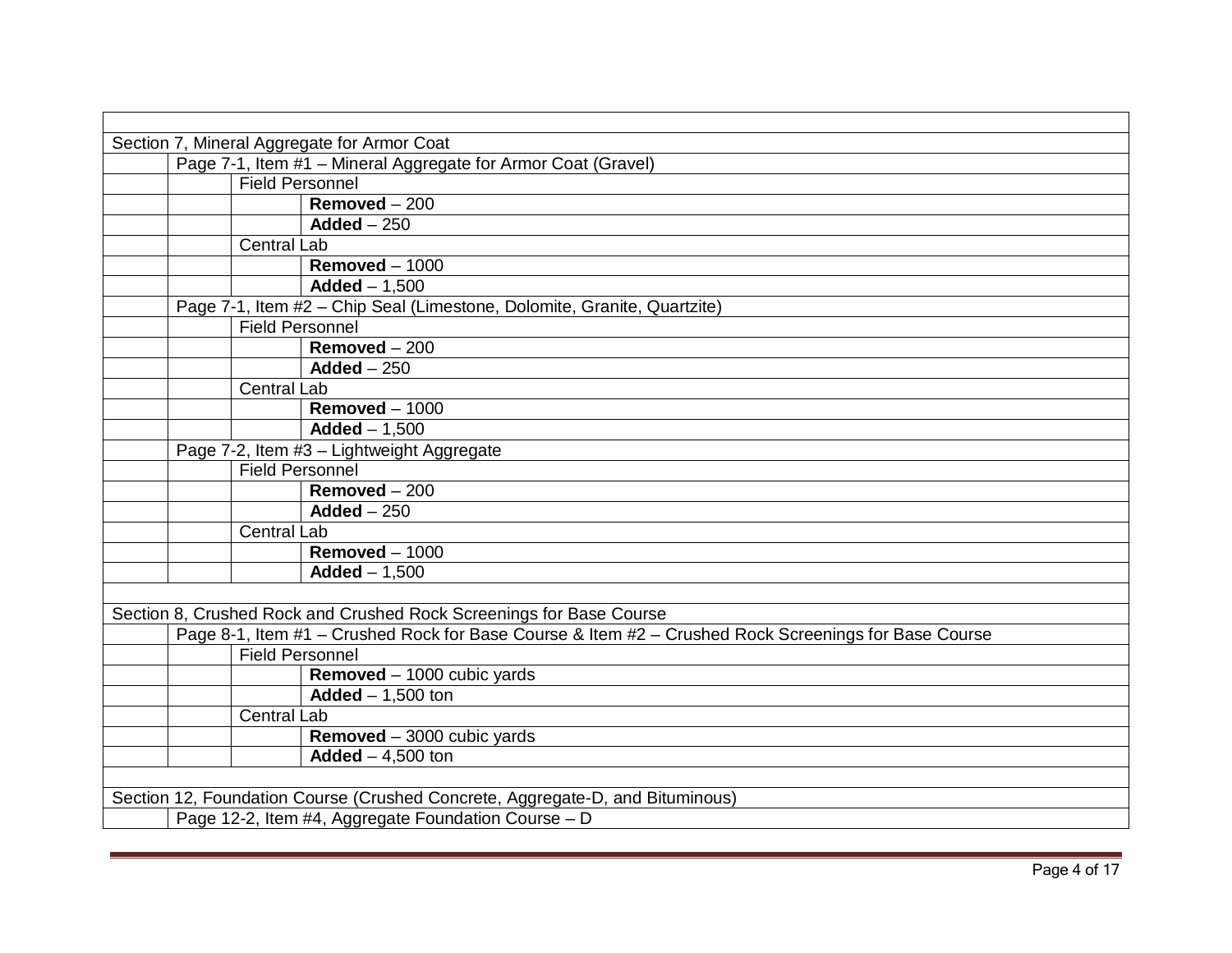| <b>Field Personnel</b>                                                                                   |
|----------------------------------------------------------------------------------------------------------|
| Removed - 500 cubic yards                                                                                |
| $Added - 750$ ton                                                                                        |
| <b>Central Lab</b>                                                                                       |
| Removed - 2500 cubic yards                                                                               |
| Added $-3,750$ ton                                                                                       |
|                                                                                                          |
| Section 14, Portland Cement/Interground-Blended Cement/Pozzolans/Slag Cement/Silica Fume                 |
| Title Page 14                                                                                            |
| <b>Title</b>                                                                                             |
| Added - Interground                                                                                      |
| Page 14-1, Section 14, Portland Cement/Interground-Blended Cement/Pozzolans/Slag Cement/Silica Fume      |
| Header                                                                                                   |
| Added - Interground                                                                                      |
| Page 14-1, Item #1, Portland Cement                                                                      |
| <b>Field Personnel</b>                                                                                   |
| Removed – Cement is sampled at the cement mill and accepted for use with a manufacturer's certification. |
| Added – Portland cement can be used on the project when accompanied with a manufacturer's                |
| certification.                                                                                           |
| Page 14-1, Item #2, Interground-Blended Cement                                                           |
| Material                                                                                                 |
| Added - Interground                                                                                      |
| <b>Field Personnel</b>                                                                                   |
| Added - Interground                                                                                      |
| Page 14-2, Item #3, Pozzolans (Flay Ash or Calcined natural Pozzolan)                                    |
| Field Personnel                                                                                          |
| Removed - are sampled at the Pozzolan plant.                                                             |
| Added - can be used on the project when accompanied with a manufacturer's certification.                 |
| Removed - and is accepted for use with a manufacturer's certification                                    |
| Page 14-2, Item #4, Slag Cement                                                                          |
| Field Personnel                                                                                          |
| Added - Slag cement can be used on the project when accompanied with a manufacturer's certification.     |
|                                                                                                          |
| Section 15, Portland Cement Concrete for Pavement, Base Course, Pavement Patching                        |
| Page 15-1, Item #1, Coarse Aggregates                                                                    |
|                                                                                                          |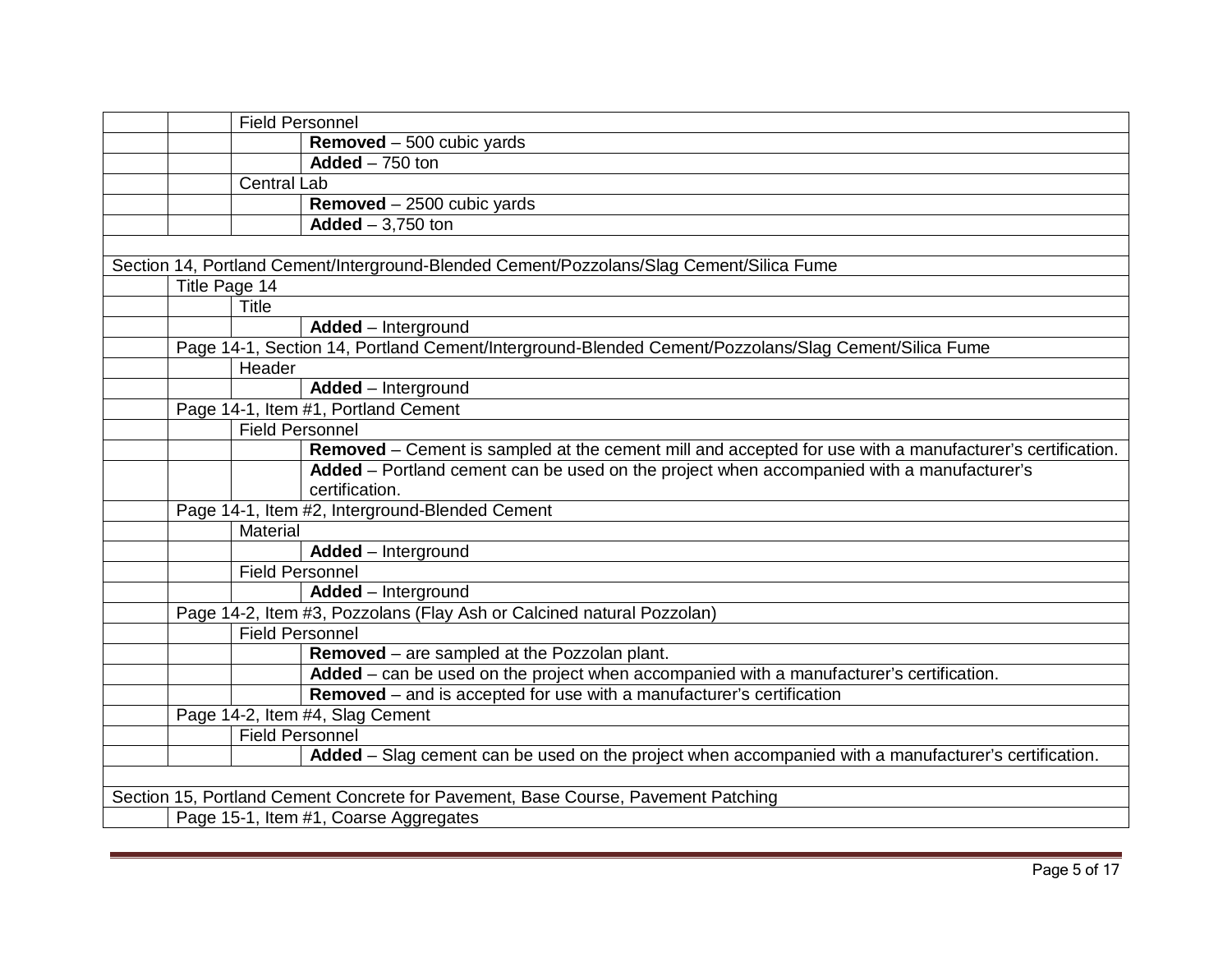|  | <b>Field Personnel</b>       |                                                                                               |
|--|------------------------------|-----------------------------------------------------------------------------------------------|
|  |                              | Removed $-750$ cubic yards                                                                    |
|  |                              | Added $- 1,500$ ton                                                                           |
|  | <b>Central Lab</b>           |                                                                                               |
|  |                              | <b>Removed</b> $- 2,250$ cubic yards                                                          |
|  |                              | Added $-4,500$ ton                                                                            |
|  |                              | Page 15-1, Item #2, Fine Aggregate Sand Gravel                                                |
|  | <b>Field Personnel</b>       |                                                                                               |
|  |                              | Removed - 750 cubic yards                                                                     |
|  |                              | Added $- 1,500$ ton                                                                           |
|  | <b>Central Lab</b>           |                                                                                               |
|  |                              | Removed $-2,250$ cubic yards                                                                  |
|  |                              | Added $-4,500$ ton                                                                            |
|  |                              |                                                                                               |
|  |                              | Section 16, Portland Cement Concrete for Structures, Culverts, and Miscellaneous Construction |
|  |                              | Page 16-1, Item #1, Coarse Aggregates                                                         |
|  | <b>Field Personnel</b>       |                                                                                               |
|  |                              | Removed - 750 cubic yards                                                                     |
|  |                              | Added $- 1,500$ ton                                                                           |
|  | <b>Central Lab</b>           |                                                                                               |
|  |                              | Removed $-2,250$ cubic yards                                                                  |
|  |                              | Added $-4,500$ ton                                                                            |
|  |                              | Page 16-1, Item #2, Fine Aggregate Sand Gravel                                                |
|  | <b>Field Personnel</b>       |                                                                                               |
|  |                              | Removed - 750 cubic yards                                                                     |
|  |                              | Added $- 1,500$ ton                                                                           |
|  | <b>Central Lab</b>           |                                                                                               |
|  |                              | <b>Removed</b> $- 2,250$ cubic yards                                                          |
|  |                              | Added $-4,500$ ton                                                                            |
|  |                              |                                                                                               |
|  | Section 20, Bridge Materials |                                                                                               |
|  |                              | Page 20-5, Item #21, Waterstop                                                                |
|  | Material                     |                                                                                               |
|  |                              | <b>Removed</b> – the specification for this material.                                         |
|  |                              |                                                                                               |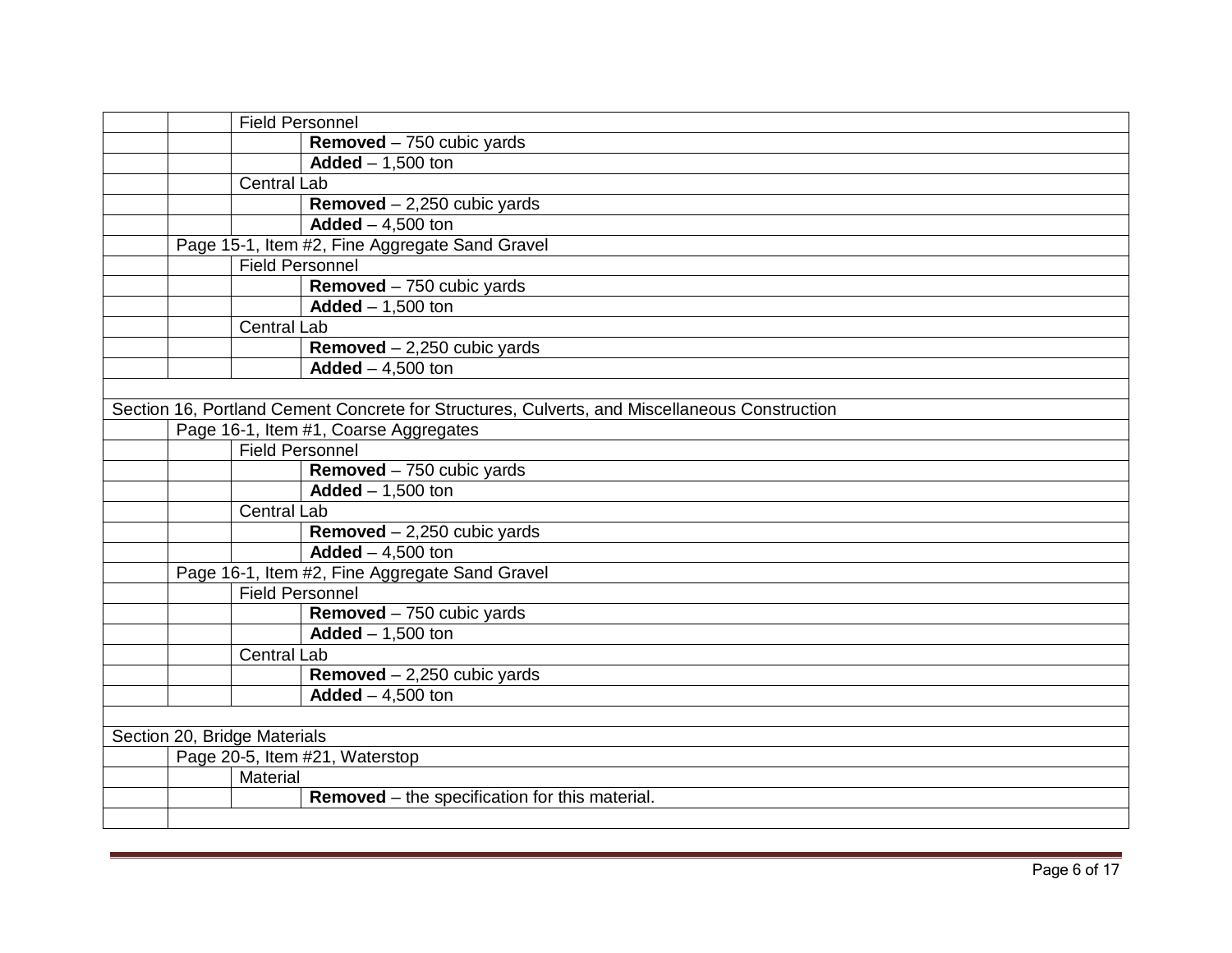| Page 20-5, Item #21, Wood Piling                                                  |  |  |  |
|-----------------------------------------------------------------------------------|--|--|--|
| Material                                                                          |  |  |  |
| <b>Removed</b> – the specification for this material.                             |  |  |  |
| Re-numbered item 22) Wood Preservatives                                           |  |  |  |
| Re-numbered item 23) Zinc (Sheet)                                                 |  |  |  |
| Re-numbered item 24) Reinforcement Bars                                           |  |  |  |
| Re-numbered item 25) Steel                                                        |  |  |  |
| Page 20-5, Item #25, Prestressed Steel Wire Strand                                |  |  |  |
| Manufacturer Certified Tests Requirement                                          |  |  |  |
| Removed $-\overline{N_0}$                                                         |  |  |  |
| Added - Yes                                                                       |  |  |  |
| Re-numbered item 26) Precast and Prestressed Concrete Units                       |  |  |  |
| Re-numbered item 27) Prestressed Steel Wire Strand                                |  |  |  |
| Re-numbered item 28) Prestressed Fine and Coarse Aggregate                        |  |  |  |
| Re-numbered item 29) Structural Steel for Concrete Girder Bridges                 |  |  |  |
| Re-numbered item 30) Structural Fasteners for Concrete Girder Bridges             |  |  |  |
|                                                                                   |  |  |  |
| Section 21, Lighting and Signal Materials                                         |  |  |  |
| Page 21-1, Item #1B, Anchor Bolts for High Mast Towers and Overhead Sign Supports |  |  |  |
| Sample Required                                                                   |  |  |  |
| Removed - one nut                                                                 |  |  |  |
| Added - two nuts                                                                  |  |  |  |
| <b>Removed</b> – one washer                                                       |  |  |  |
| $Added - two washers$                                                             |  |  |  |
| Page 21-1, Item #2Cb, Asbestos Cement                                             |  |  |  |
| Item or Group                                                                     |  |  |  |
| <b>Removed</b> – the specification for this material                              |  |  |  |
| Re-numbered this sub-item - #2Cb, Fiber                                           |  |  |  |
| Re-numbered this sub-item - #2Cc, Plastic                                         |  |  |  |
| Re-numbered this sub-item - #2Cd, Steel (Rigid, Flexible)                         |  |  |  |
| Re-numbered this sub-item - #2Ce, Rigid Nonmetallic)                              |  |  |  |
|                                                                                   |  |  |  |
| Section 24, Roadside Development and Erosion Control                              |  |  |  |
| Page 24-1, Item #2A, Rock Riprap                                                  |  |  |  |
| Sample Required                                                                   |  |  |  |
|                                                                                   |  |  |  |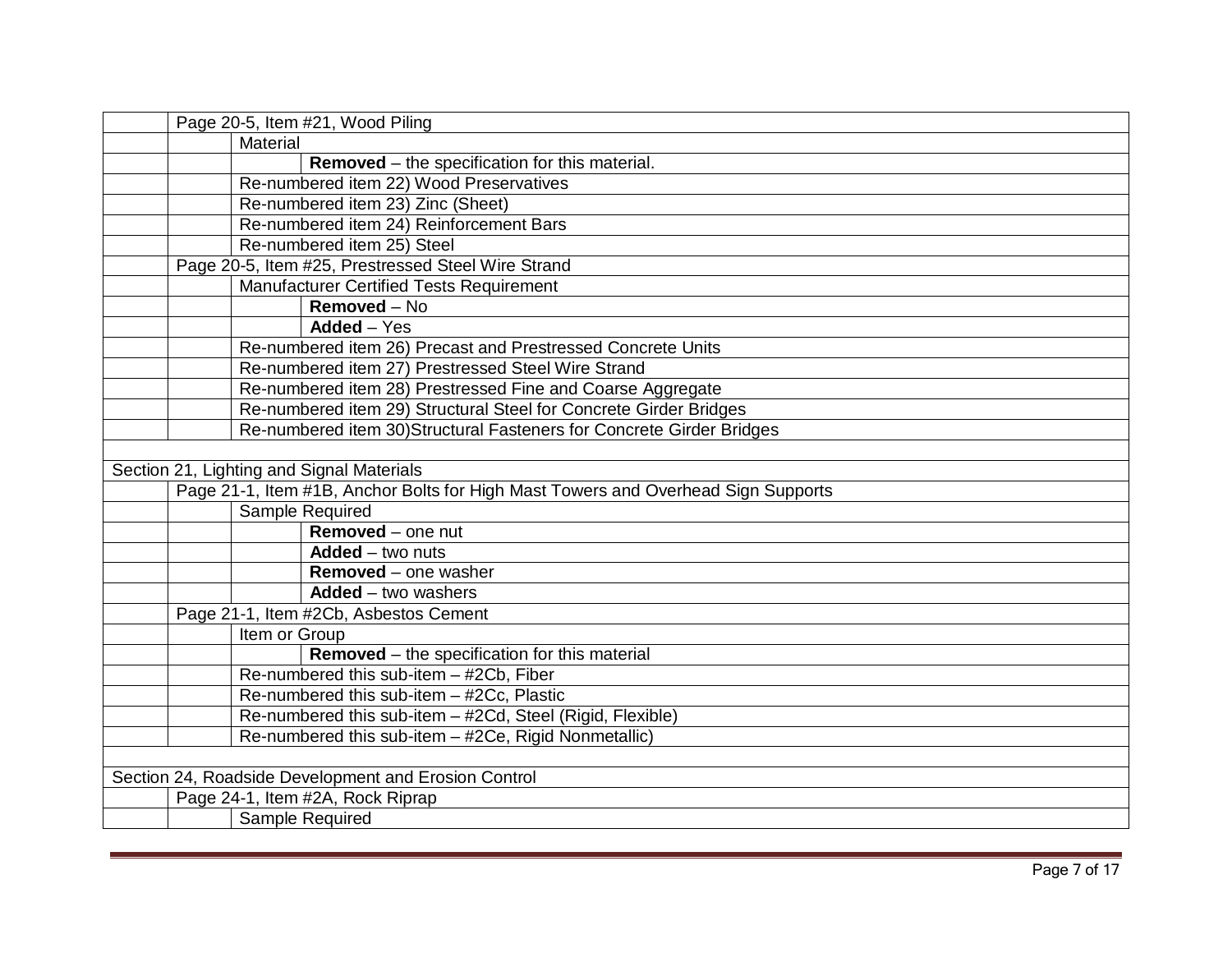|                   |                                             | Removed $-2000$                                                                                             |  |
|-------------------|---------------------------------------------|-------------------------------------------------------------------------------------------------------------|--|
|                   |                                             | <b>Added -- 5,000</b>                                                                                       |  |
|                   | Page 24-1, Item #6B, Gabion Stone Fill      |                                                                                                             |  |
|                   |                                             | Sample Required                                                                                             |  |
|                   |                                             | Removed - Unless gabion stone is shipped from an approved source.                                           |  |
|                   |                                             | Added - One 60 lb. sample for each 5,000 tons or fraction thereof. (Sample to be used for quality tests) If |  |
|                   |                                             | material is from an approved source no sample required                                                      |  |
|                   |                                             | Page 24-1, Item #7B, Revet Mattress Stone Fill                                                              |  |
|                   |                                             | Removed - Unless revet mattress stone is shipped from an approved source.                                   |  |
|                   |                                             | Added - One 60 lb. sample for each 5,000 tons or fraction thereof. (Sample to be used for quality tests) If |  |
|                   |                                             | material is from an approved source no sample required                                                      |  |
|                   |                                             |                                                                                                             |  |
|                   |                                             | Section 25, Miscellaneous Materials                                                                         |  |
|                   |                                             | Page 25-3, Item #17, Fill Material for Inertial Barrier Modules                                             |  |
|                   | <b>Field Personnel</b>                      |                                                                                                             |  |
|                   |                                             | Removed -- Project personnel will supply the 10 pound sample needed to perform the testing shown under      |  |
|                   |                                             | the Central Lab column.                                                                                     |  |
|                   |                                             |                                                                                                             |  |
|                   |                                             | The sample shall be taken at the project                                                                    |  |
|                   | <b>Central Lab</b>                          |                                                                                                             |  |
|                   |                                             | Removed -- One 10 pound sample per project for gradation. (Duplicate of sample tested in field)             |  |
|                   |                                             | Added - - - - - - - - - - -                                                                                 |  |
|                   |                                             |                                                                                                             |  |
| Section 27, Notes |                                             |                                                                                                             |  |
|                   |                                             | Page 27-3, Note 2, Asphaltic Oils, Performance Graded Binders, and Emulsified Asphalt                       |  |
|                   | Last Paragraph                              |                                                                                                             |  |
|                   |                                             | Removed - Samples are not required for individual truckloads.                                               |  |
|                   | Page 27-4, Note 6, Portland Cement Concrete |                                                                                                             |  |
|                   |                                             | Paragraph 2, Concrete Cylinder Size                                                                         |  |
|                   |                                             | Removed – and $6x12$                                                                                        |  |
|                   |                                             | <b>Removed</b> – may                                                                                        |  |
|                   |                                             | Added - must                                                                                                |  |
|                   |                                             | Removed – Starting January 1, 2011, the Department will accept 4x8 cylinders exclusively, and 6x12          |  |
|                   |                                             | cylinders will no longer be accepted.                                                                       |  |
|                   |                                             | Paragraph 3, Concrete Cylinders for Pavement                                                                |  |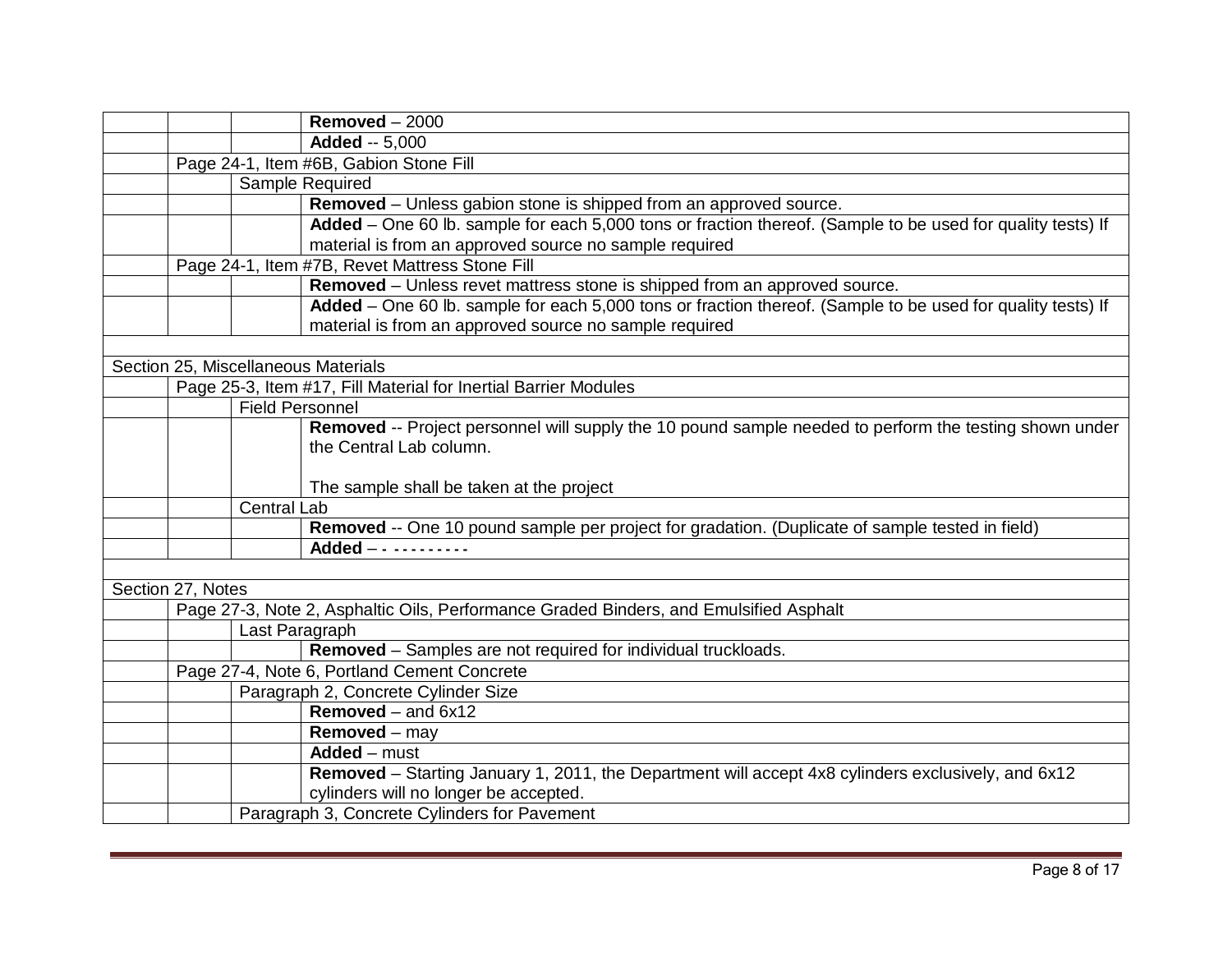|  | Removed - two 6x12                                                                                             |
|--|----------------------------------------------------------------------------------------------------------------|
|  | Removed - Starting January 1, 2011, the Department will accept 4x8 cylinders exclusively, and 6x12             |
|  | cylinders will no longer be accepted.                                                                          |
|  | Paragraph 4, Mandatory Testing                                                                                 |
|  | Removed - in addition to, the required number                                                                  |
|  | Paragraph 5, Concrete Cylinders for Structures                                                                 |
|  | Removed - three 6x12 or                                                                                        |
|  | Removed - three 6x12 or                                                                                        |
|  | Removed – If 6x12 cylinders are used, one cylinder will be tested for the 7-day strength, and two cylinders    |
|  | will be averaged for the 28-day strength. If 4x8 cylinders are used,                                           |
|  | <b>Removed</b> $-$ in addition to, the required number                                                         |
|  | Removed - Starting January 1, 2011, the Department will accept 4x8 cylinders exclusively, and 6x12             |
|  | cylinders will no longer be accepted.                                                                          |
|  | Page 27-4, Note 6, Reinforcing Steel, Bars and Fabric                                                          |
|  | Removed - Reinforcing steel, supplied by Nebraska jobbers or fabricators, is usually sampled and tested        |
|  | by the central laboratory, which maintains a stock record of tested material at these plants. The Materials    |
|  | and Research Division is notified by the fabricator when fabrication has been completed for a shipment to a    |
|  | state project. Department of Roads' inspection tags (Form TL-5401) are then attached to the shipment by        |
|  | an inspector from the Materials and Research Division. Inspection tags will usually show the project, report   |
|  | number, size, manufacturer and, if possible, the station and type of structure where the steel is to be used.  |
|  | Shipments of reinforcing steel having Department of Roads' inspection tags attached are approved for           |
|  | immediate use.                                                                                                 |
|  | A 'Report of Shipment of Steel for Concrete Reinforcement' is issued by the Materials and Research             |
|  | Division to cover each shipment to a project.                                                                  |
|  |                                                                                                                |
|  | Reinforcing steel is sometimes supplied from sources outside the state. In this case, it may be tested by a    |
|  | testing agency of the state in which it originates and the shipments tagged by that agency. Reports            |
|  | covering the tests for these shipments are sent to the Materials and Research Division from which copies       |
|  | will be distributed. The material should not be used until the results shown on the test reports are received. |
|  | Some agencies tag all material with an identification number tag before the material is tested. This           |
|  | identification tag does not indicate the acceptability of the material; therefore, the test report must be     |
|  | checked for the results.                                                                                       |
|  |                                                                                                                |
|  | Reinforcing steel may occasionally be furnished directly to the project from a jobber without being            |
|  | previously tested. In this case, samples and certificates should be submitted to the central laboratory as     |
|  | prescribed by the Materials Sampling Guide. Reinforcing steel furnished under these circumstances              |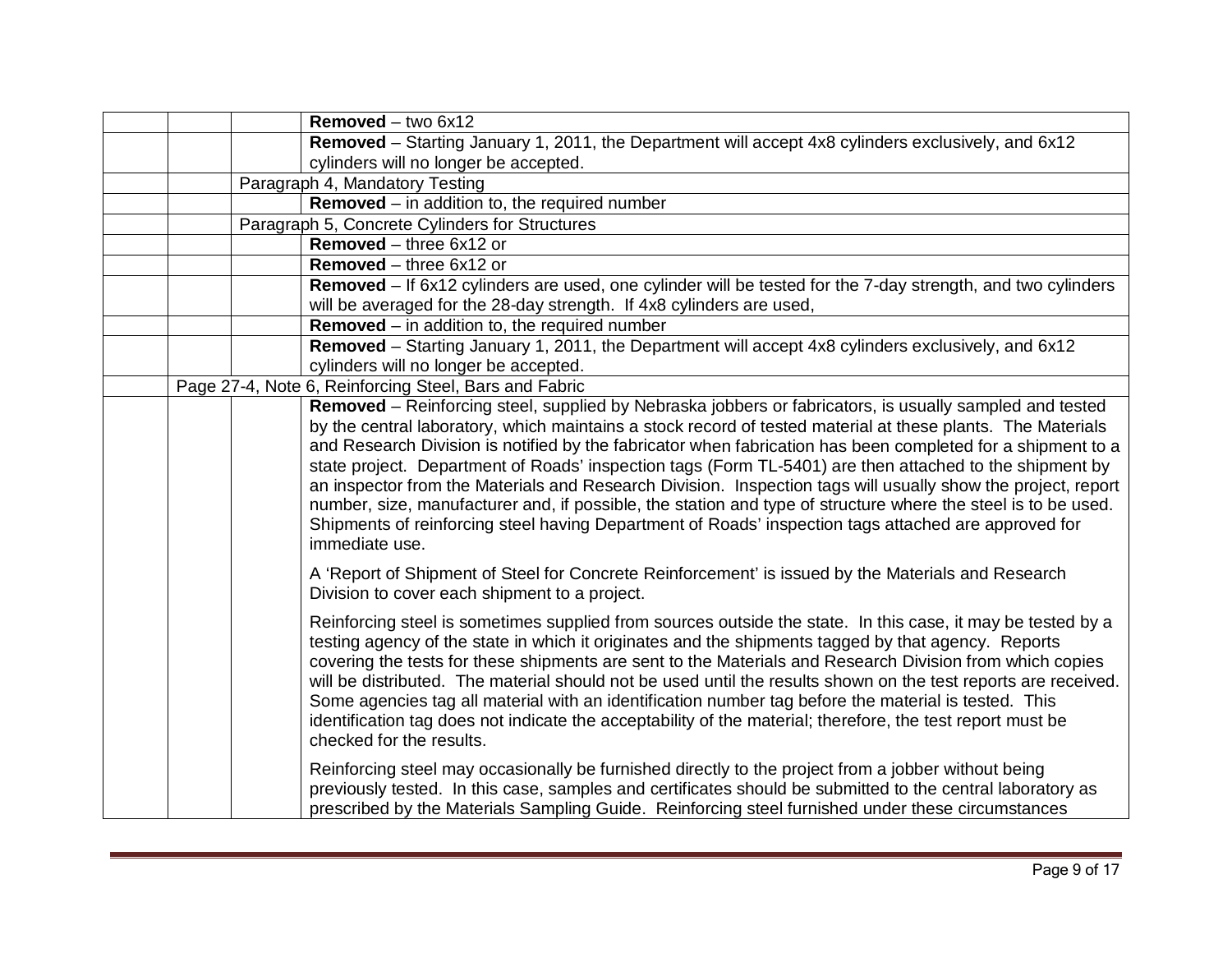|  | should not be used until tests are completed and approved.                                                                                                                                                                                                                                                                                                                                      |
|--|-------------------------------------------------------------------------------------------------------------------------------------------------------------------------------------------------------------------------------------------------------------------------------------------------------------------------------------------------------------------------------------------------|
|  | Added - Generally reinforcing steel, supplied by Nebraska manufacturers or fabricators, is sampled and<br>tested by the central laboratory, which maintains a stock record of tested material at these plants. A<br>'Report of Shipment of Steel for Concrete Reinforcement' is issued by the M&R Division to cover each<br>shipment to a project.                                              |
|  | Reinforcing steel may occasionally be furnished directly to the project from a manufacturer without being<br>previously tested by the central laboratory. In this case, samples and certificates should be submitted to<br>the central laboratory as prescribed by the MSG. Reinforcing steel furnished under these circumstances<br>should not be used until tests are completed and approved. |
|  |                                                                                                                                                                                                                                                                                                                                                                                                 |
|  | Section 28, Quality Assurance Program for Construction                                                                                                                                                                                                                                                                                                                                          |
|  | Re-numbered pages to conform with the number convention of the MSG                                                                                                                                                                                                                                                                                                                              |
|  | Page 28-1-1, Section 1, Introduction                                                                                                                                                                                                                                                                                                                                                            |
|  | 1.1, Introduction                                                                                                                                                                                                                                                                                                                                                                               |
|  | <b>Removed</b> – highway construction                                                                                                                                                                                                                                                                                                                                                           |
|  | <b>Added</b> – transportation                                                                                                                                                                                                                                                                                                                                                                   |
|  | Added - as specified in paragraph1.5 of this section                                                                                                                                                                                                                                                                                                                                            |
|  | 1.5, Applicability                                                                                                                                                                                                                                                                                                                                                                              |
|  | <b>Added</b> - National and                                                                                                                                                                                                                                                                                                                                                                     |
|  | Added $- s$                                                                                                                                                                                                                                                                                                                                                                                     |
|  | Added – let through the NDOR Construction Division's electronic bidding system                                                                                                                                                                                                                                                                                                                  |
|  | Added - National and                                                                                                                                                                                                                                                                                                                                                                            |
|  | Added $- s$                                                                                                                                                                                                                                                                                                                                                                                     |
|  | Added - also required for all local projects let through the NDOR electronic bidding system                                                                                                                                                                                                                                                                                                     |
|  | Removed – desirable but not required, for construction on local roads and streets                                                                                                                                                                                                                                                                                                               |
|  | $Removed - A$                                                                                                                                                                                                                                                                                                                                                                                   |
|  | Added - If the project is not let through NDOR, a                                                                                                                                                                                                                                                                                                                                               |
|  | Page 28-A-6, Appendix A, Sampling and Testing Personnel Qualification Program, Concrete Field Technicians                                                                                                                                                                                                                                                                                       |
|  | <b>NDOR PCC Plant Inspector Proficiency</b>                                                                                                                                                                                                                                                                                                                                                     |
|  | Added - NDR S 1, Method of Sampling Portland and Interground/Blended Cements                                                                                                                                                                                                                                                                                                                    |
|  | Page 28-A-7, Appendix A, Sampling and Testing Personnel Qualification Program, Concrete Field Technicians                                                                                                                                                                                                                                                                                       |
|  | Maturity Method Field Monitoring Certification                                                                                                                                                                                                                                                                                                                                                  |
|  | Added - A Maturity Curve Monitoring Technician is an individual who has the knowledge and ability to                                                                                                                                                                                                                                                                                            |
|  | properly perform the installation of the wires and monitor the concrete temperature. They shall                                                                                                                                                                                                                                                                                                 |
|  |                                                                                                                                                                                                                                                                                                                                                                                                 |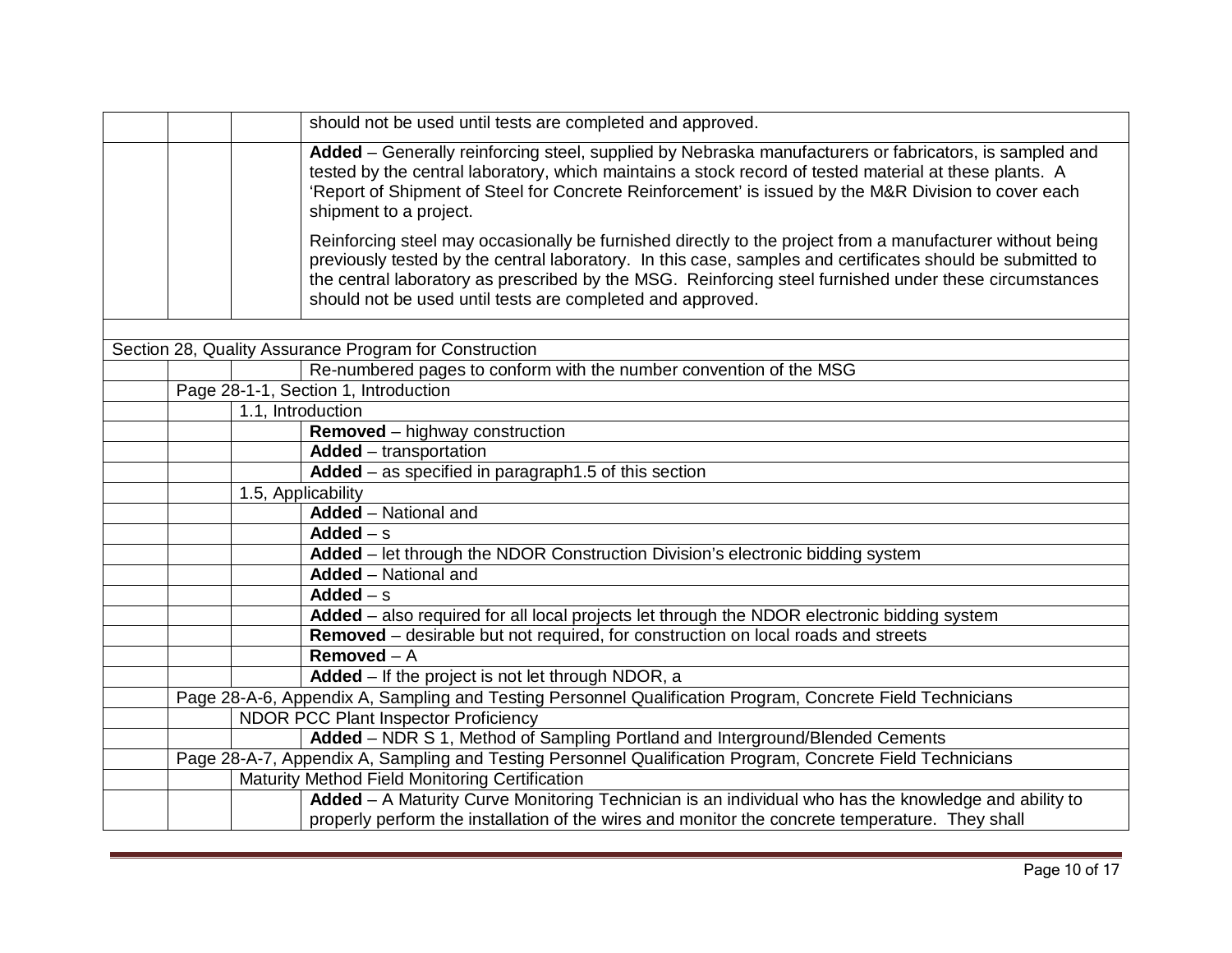|  | demonstrate their ability to calculate the TTF and record the results in SiteManager.                         |
|--|---------------------------------------------------------------------------------------------------------------|
|  | This certification is required of all personnel who are monitoring the maturity meter for acceptance testing. |
|  | Course Title: Maturity Method Field Monitoring                                                                |
|  | Training Coordinated By: Materials & Research                                                                 |
|  | Certification Duration: 5 Year                                                                                |
|  | Certification Records Retained: SiteManager                                                                   |
|  | Authority: NDOR                                                                                               |
|  | Prerequisite: NA                                                                                              |
|  | Maturity Method Field Monitoring Proficiency                                                                  |
|  | Added -- NDR C 1074, Estimating Concrete Strength by the Maturity Method                                      |
|  | Maturity Curve Method of Development Certification                                                            |
|  | Added - An individual who has demonstrated the knowledge and ability to develop a maturity curve Time-        |
|  | Temperature-Factor (TTF) for concrete applications.                                                           |
|  |                                                                                                               |
|  | Course Title: Maturity Curve Method of Development                                                            |
|  | Training Coordinated By: Materials & Research                                                                 |
|  | Certification Duration: 5 Year                                                                                |
|  | Certification Records Retained: SiteManager                                                                   |
|  | Authority: NDOR                                                                                               |
|  | Prerequisite: ACI PCC Field Test Tech & ACI PCC Strength Testing Technician                                   |
|  | Maturity Curve Method of Development Proficiency                                                              |
|  | Added - NDR C 1074, Estimating Concrete Strength by the Maturity Method                                       |
|  | Profilograph Operator Certification                                                                           |
|  | Added - The operator of the non-contact profiler is an individual that can demonstrate the use and setup      |
|  | of the equipment, show knowledge of the data analysis and guidance system.                                    |
|  | This certification is required of all operators of the non-contact profiler.                                  |
|  |                                                                                                               |
|  | Course Title: Non-Contact Profiler Operator                                                                   |
|  | Training Coordinated By: Materials & Research                                                                 |
|  | Certification Duration: 5 Year                                                                                |
|  | Certification Records Retained: SiteManager                                                                   |
|  | Authority: NDOR                                                                                               |
|  | Prerequisite: NA                                                                                              |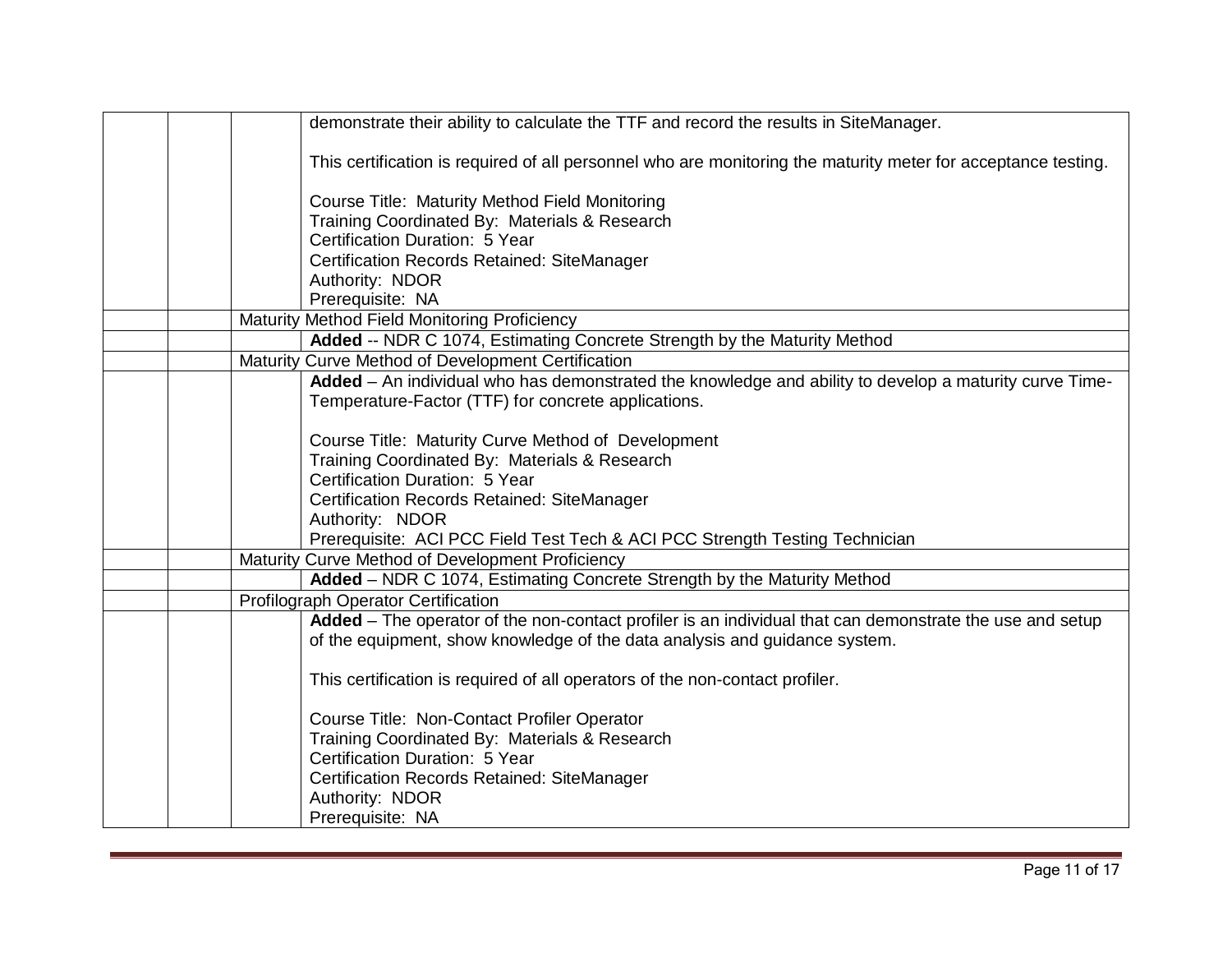| Page 28-A-8, Appendix A, Sampling and Testing Personnel Qualification Program, Concrete Field Technicians |                                                                                                                 |  |
|-----------------------------------------------------------------------------------------------------------|-----------------------------------------------------------------------------------------------------------------|--|
| <b>Portland Cement Sampler Certification</b>                                                              |                                                                                                                 |  |
|                                                                                                           | Added - To become certified as a Portland Cement Sampler the certified individual will be able to review,       |  |
|                                                                                                           | NDR S 1, understand and/or perform actual demonstration of the sampling procedure.                              |  |
|                                                                                                           |                                                                                                                 |  |
|                                                                                                           | Training Coordinated By: NDOR Quality Assurance Manager or Designee                                             |  |
|                                                                                                           | Certification Duration: One time review                                                                         |  |
|                                                                                                           | Certification Records Retained: SiteManager                                                                     |  |
|                                                                                                           | Authority: Quality Assurance Manager or Designee                                                                |  |
|                                                                                                           | Prerequisite: NA                                                                                                |  |
|                                                                                                           | <b>Portland Cement Sampler Proficiency</b>                                                                      |  |
|                                                                                                           | Added - NDR S 1, Method of Sampling Portland and Interground/Blended Cements                                    |  |
|                                                                                                           | Page 28-A-9, Appendix A, Sampling and Testing Personnel Qualification Program, Soils Laboratory Technicians     |  |
|                                                                                                           | Earthwork Technician II Proficiency                                                                             |  |
|                                                                                                           | Removed - AASHTO T 87                                                                                           |  |
|                                                                                                           | Added - AASHTO R 58                                                                                             |  |
|                                                                                                           | Page 28-A-12, Appendix A, Sampling and Testing Personnel Qualification Program, Soils Provisional Certification |  |
|                                                                                                           | Soil/Aggregate Technician Provisional Proficiency                                                               |  |
|                                                                                                           | Added - AASHTO T 310, Density of Soil and Soil-Aggregate In-Place by Nuclear Methods (Shallow                   |  |
|                                                                                                           | Depth)                                                                                                          |  |
|                                                                                                           | Page 28-D-2, Acceptable Tolerance Limits for Independent Assurance                                              |  |
|                                                                                                           | Portland Cement Concrete Coarse Aggregate, Split Sample Tolerance                                               |  |
|                                                                                                           | Removed $- \pm 5\%$                                                                                             |  |
|                                                                                                           | Added - T 27, Table 2 Multi-lab Precision                                                                       |  |
|                                                                                                           | Removed $- \pm 3\%$                                                                                             |  |
|                                                                                                           | Added - T 27, Table 2 Multi-lab Precision                                                                       |  |
|                                                                                                           | Portland Cement Concrete Fine Aggregate, Split Sample Tolerance                                                 |  |
|                                                                                                           | Removed $- \pm 3\%$                                                                                             |  |
|                                                                                                           | Added - T 27, Table 2 Multi-lab Precision                                                                       |  |
|                                                                                                           | <b>Granular Foundation Course (Regular)</b>                                                                     |  |
|                                                                                                           | Removed $- \pm 3\%$                                                                                             |  |
|                                                                                                           | Added - T 27, Table 2 Multi-lab Precision                                                                       |  |
|                                                                                                           | Page 28-F-1, Annual FHWA IA Program Report                                                                      |  |
| Introduction                                                                                              |                                                                                                                 |  |
|                                                                                                           | Added - On the National Highway System                                                                          |  |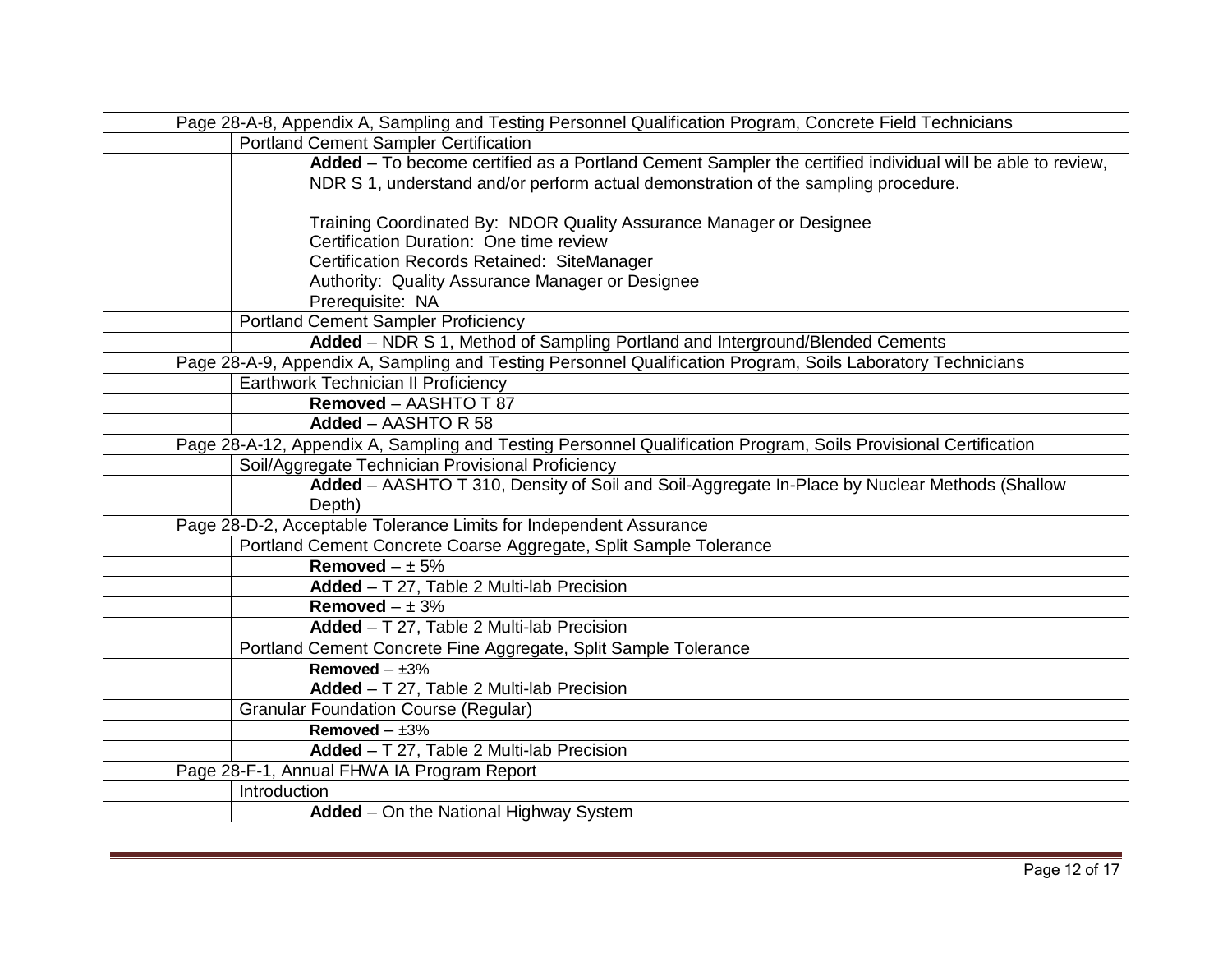|       | General Project and Lab Information, Federally Funded Projects Under Construction                                  |
|-------|--------------------------------------------------------------------------------------------------------------------|
|       | Removed - Federally Funded LPA Projects not on NHS                                                                 |
|       | Assessment of Technician Certification: Federally Funded State Projects on NHS, Projects that Required a Certified |
|       | <b>Material Tester</b>                                                                                             |
|       | Added - on NHS                                                                                                     |
|       | Page 28-F-3, Annual FHWA IA Program Report                                                                         |
|       | Assessment of Technician Certification: Federally Funded LPA Projects not on NHS, Projects that Required a         |
|       | <b>Certified Technician</b>                                                                                        |
|       | Removed - Assessment of Technician Certification: Federally Funded LPA Projects not on NHS, Projects               |
|       | that Required a Certified Technician                                                                               |
|       | Assessment of Technician Certification Status                                                                      |
|       | <b>Removed -- Assessment of Technician Certification Status</b>                                                    |
|       | Assessment of Technician Certification: Federally Funded LPA Projects on NHS                                       |
|       | Removed -- LPA Projects on NHS                                                                                     |
|       |                                                                                                                    |
|       | Policy 1, Policy for Precast/Prestressed Concrete Plant Inspection NDOR Inspector                                  |
|       | Page 29-1, General                                                                                                 |
|       | Item #1, One sample of prestress                                                                                   |
|       | <b>Removed</b> - Sampling Guide                                                                                    |
|       | <b>Added -- NDOR Standard Specifications for Highway Construction</b>                                              |
|       |                                                                                                                    |
|       | Policy 2, Policy for Precast/Prestressed Concrete Plant Inspection Fabricator Inspector                            |
|       | Page 29-5, General                                                                                                 |
|       | Item #1D, One sample of prestress                                                                                  |
|       | Removed - Sampling Guide                                                                                           |
|       | <b>Added -- NDOR Standard Specifications for Highway Construction</b>                                              |
|       |                                                                                                                    |
|       | Policy 4, Acceptance Policy for Portland Cement and Interground/Blended Cements                                    |
| Title |                                                                                                                    |
|       | <b>Added</b> – Portland                                                                                            |
|       | Added - Interground                                                                                                |
|       | Page 29-9, General                                                                                                 |
|       | Added -- Interground                                                                                               |
|       | <b>Certified Mill Analysis</b>                                                                                     |
|       | <b>Added -- Portland</b>                                                                                           |
|       |                                                                                                                    |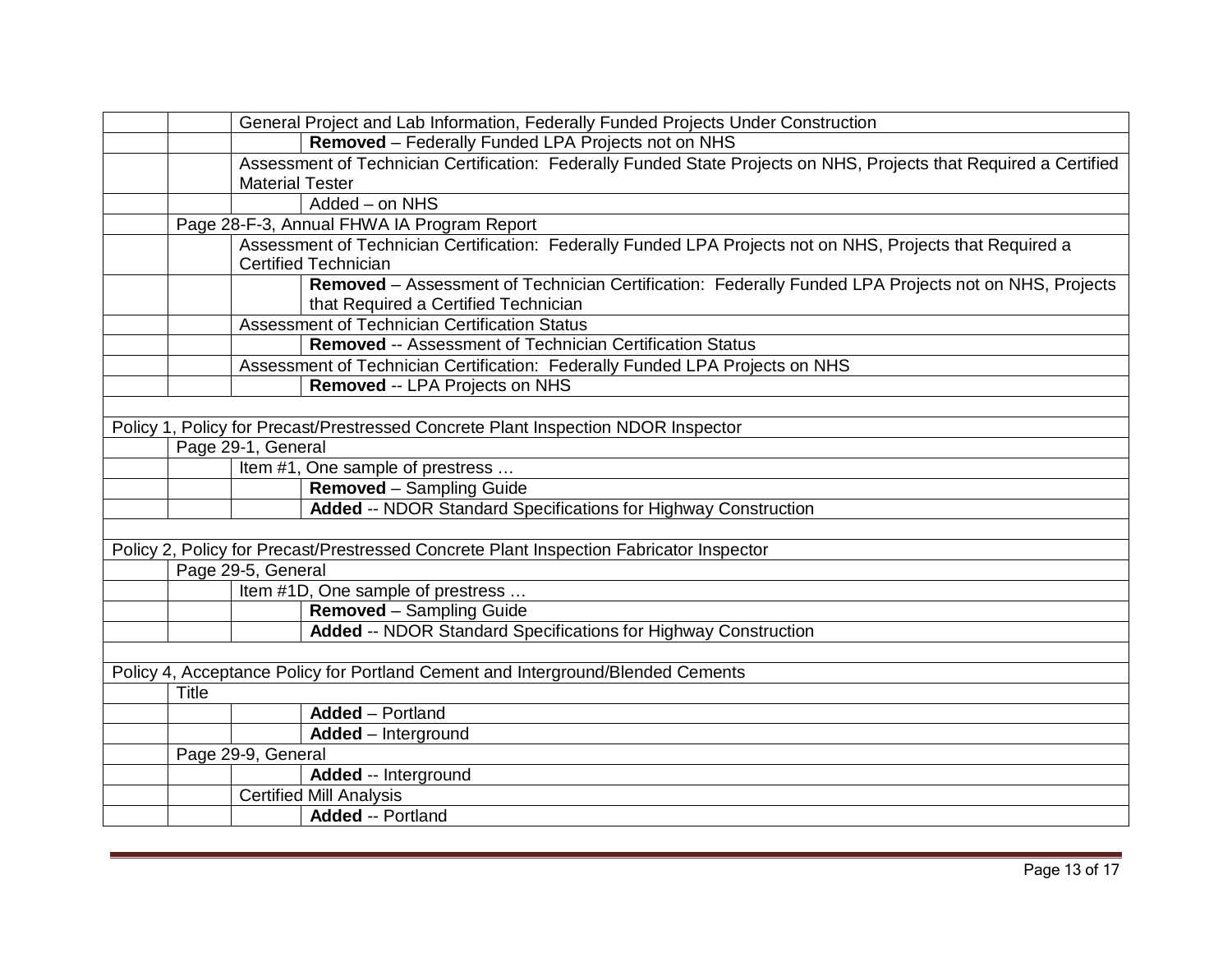|  | Approved Products List, Item 2B                                                                                |
|--|----------------------------------------------------------------------------------------------------------------|
|  | Removed - B. Total cementitious material replacement shall conform to the following:                           |
|  | 1. Interground/blended cements shall conform to ASTM C 595 and ASTM C 1567                                     |
|  | specifications with expansion less than 0.10% at 28 days. To accommodate precision                             |
|  | within multi-laboratory testing, expansion up to and including 0.13% will be accepted for                      |
|  | use. If the expansion is above 0.13%, the material will be rejected.                                           |
|  | Pozzolan Class F fly ash shall be $25\% + 2$ percent.<br>a.                                                    |
|  | The combination of 20% $\pm$ 2 percent of Pozzolan Class F fly ash and 20% $\pm$<br>b.                         |
|  | 2 percent of slag cement.                                                                                      |
|  | 100% Platte River Gravel source will be used to make and test mortar bars<br>C.                                |
|  | according to the provisions of ASTM C 1567.                                                                    |
|  | Added - Interground/blended cements shall conform to ASTM C 595. Interground/blended cement shall              |
|  | be tested according to the provisions of ASTM C 1567. The mortar bars shall be composed of the Type            |
|  | 1PF/1PN cement and sand/gravel from a Platte River Valley source approved by NDR M&R Division. The             |
|  | mortar bars for the ASTM C 1567 shall not exceed 1.10% expansion at 28 days. To accommodate                    |
|  | precision within multi-laboratory testing, expansion up to and including 0.13% will be accepted for use. If    |
|  | the expansion exceeds 1.13%, the material will be noncompliant                                                 |
|  | Approved Products List, Item 3                                                                                 |
|  | Removed – If the monthly mill sample or any field sample is out of tolerance, the mill will be notified by the |
|  | Portland Cement Concrete Engineer. If a chemical test is out of tolerance, a check sample will be re-          |
|  | tested using ASTM C 114 as the referee method                                                                  |
|  | Re-numbered paragraphs #3 and 4                                                                                |
|  | Page 29-11, Sampling from Railroad Car or Truck                                                                |
|  | $Removed - or$                                                                                                 |
|  | Added - Sampling from Bulk Shipment Railroad Car, Truck, or Batch Plant Silo                                   |
|  | Removed – Obtain samples of blended cement by digging a trench two inches deep in the exposed                  |
|  | surface of the cement and taking the sample below the bottom of the trench by means of a sampling              |
|  | tube (Figure 1). Other methods of sampling are permissible if they produce a representative,                   |
|  | uncontaminated sample.                                                                                         |
|  | Added - Refer to the Method of Sampling for Portland and Interground/Blended Cements found on                  |
|  | the M&R website (Standard Test Methods Manual).                                                                |
|  | Page 29-11, Protection of Samples                                                                              |
|  | Removed – Place samples directly in moisture-proof airtight containers to avoid moisture absorption. A 10      |
|  | pound sample could be placed in a one gallon metal container in water proof bags. After placing the            |
|  | material in a moisture proof container, it shall be immediately sealed.                                        |
|  | Page 29-11, Quality Control of Portland and Interground/Blended Cements                                        |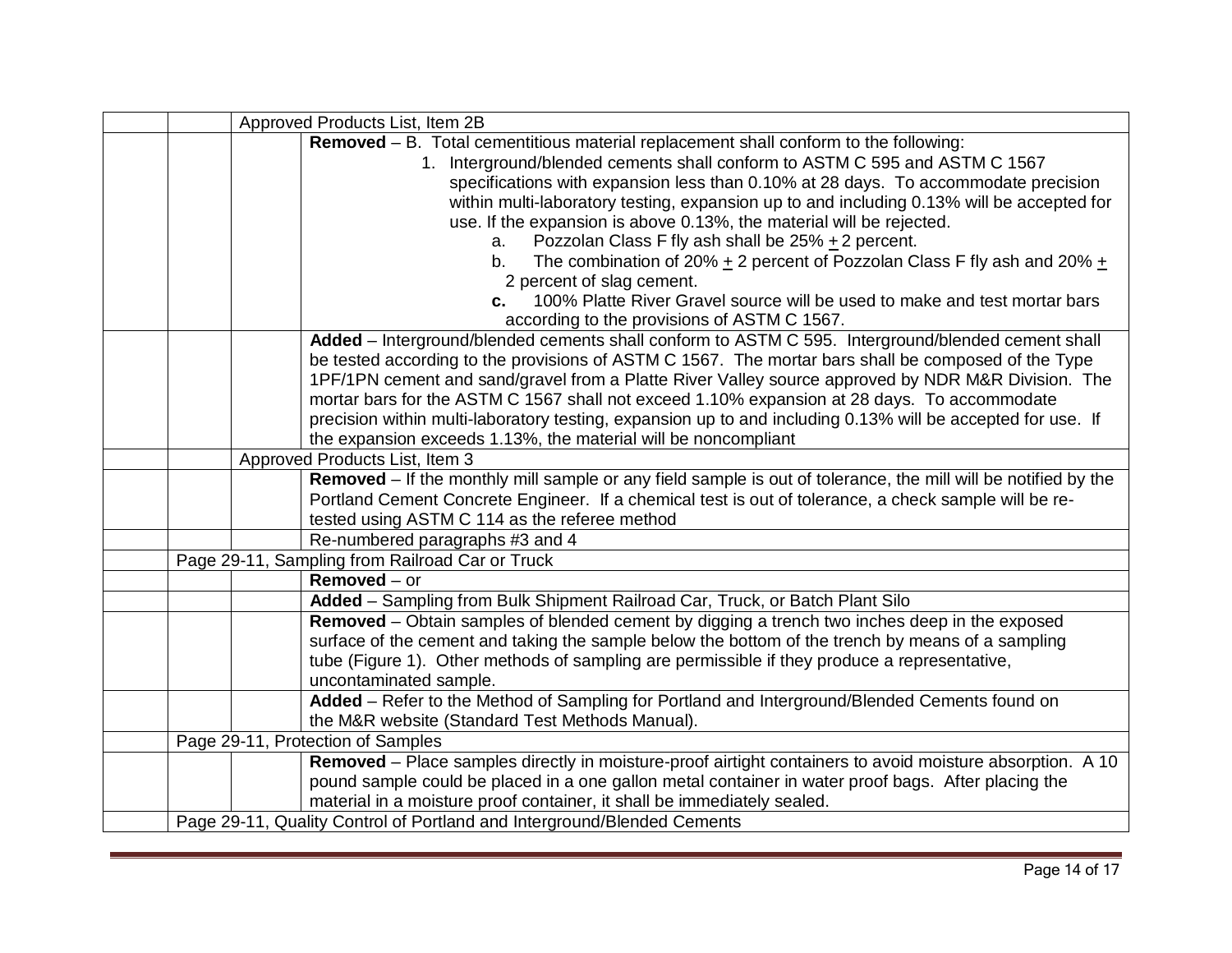|  |                     | Removed - To establish procedures for inspecting, sampling, and accepting Portland and blended |
|--|---------------------|------------------------------------------------------------------------------------------------|
|  |                     | cements,                                                                                       |
|  |                     | Added - interground                                                                            |
|  |                     | Page 29-11, Quality Control of Portland and Interground/Blended Cements Flow Chart             |
|  |                     | <b>Flow Chart Header</b>                                                                       |
|  |                     | Removed - Acceptance Policy for Portland and Blended Cements                                   |
|  |                     | Products on the Approved Products Lists Decision Box                                           |
|  |                     | Removed - Products on the Approved Products Lists                                              |
|  |                     | Annual Sampling Field Verification Decision Box                                                |
|  |                     | Removed - Annual Sampling Field Verification                                                   |
|  | <b>Decision Box</b> |                                                                                                |
|  |                     | Removed - Sample submitted by supplier w/chemical analysis                                     |
|  | <b>Decision Box</b> |                                                                                                |
|  |                     | Removed - NDOR personnel will collect sample from terminal                                     |
|  | <b>Decision Box</b> |                                                                                                |
|  |                     | Removed - See Page 5                                                                           |
|  | <b>Decision Box</b> |                                                                                                |
|  |                     | <b>Removed</b> – Monthly test                                                                  |
|  | <b>Decision Box</b> |                                                                                                |
|  |                     | <b>Removed - Quarterly Test</b>                                                                |
|  | <b>Decision Box</b> |                                                                                                |
|  |                     | Removed - See Next Page                                                                        |
|  |                     | <b>Flow Chart Header</b>                                                                       |
|  |                     | Removed - Acceptance Policy for Portland and Blended Cements                                   |
|  |                     | <b>Flow Chart Header</b>                                                                       |
|  |                     | <b>Added</b> - Quality Control of                                                              |
|  | <b>Decision Box</b> |                                                                                                |
|  |                     | Removed - NDOR personnel will collect sample from terminal                                     |
|  | <b>Decision Box</b> |                                                                                                |
|  |                     | <b>Removed</b> - Quarterly Verification                                                        |
|  |                     | Added - NDO Oxide Ratio Out of Tolerance Steps                                                 |
|  |                     | PCC Lab Decision Box                                                                           |
|  |                     | $Removed - b$                                                                                  |
|  |                     | $Added - 29.9$                                                                                 |
|  |                     | Removed b                                                                                      |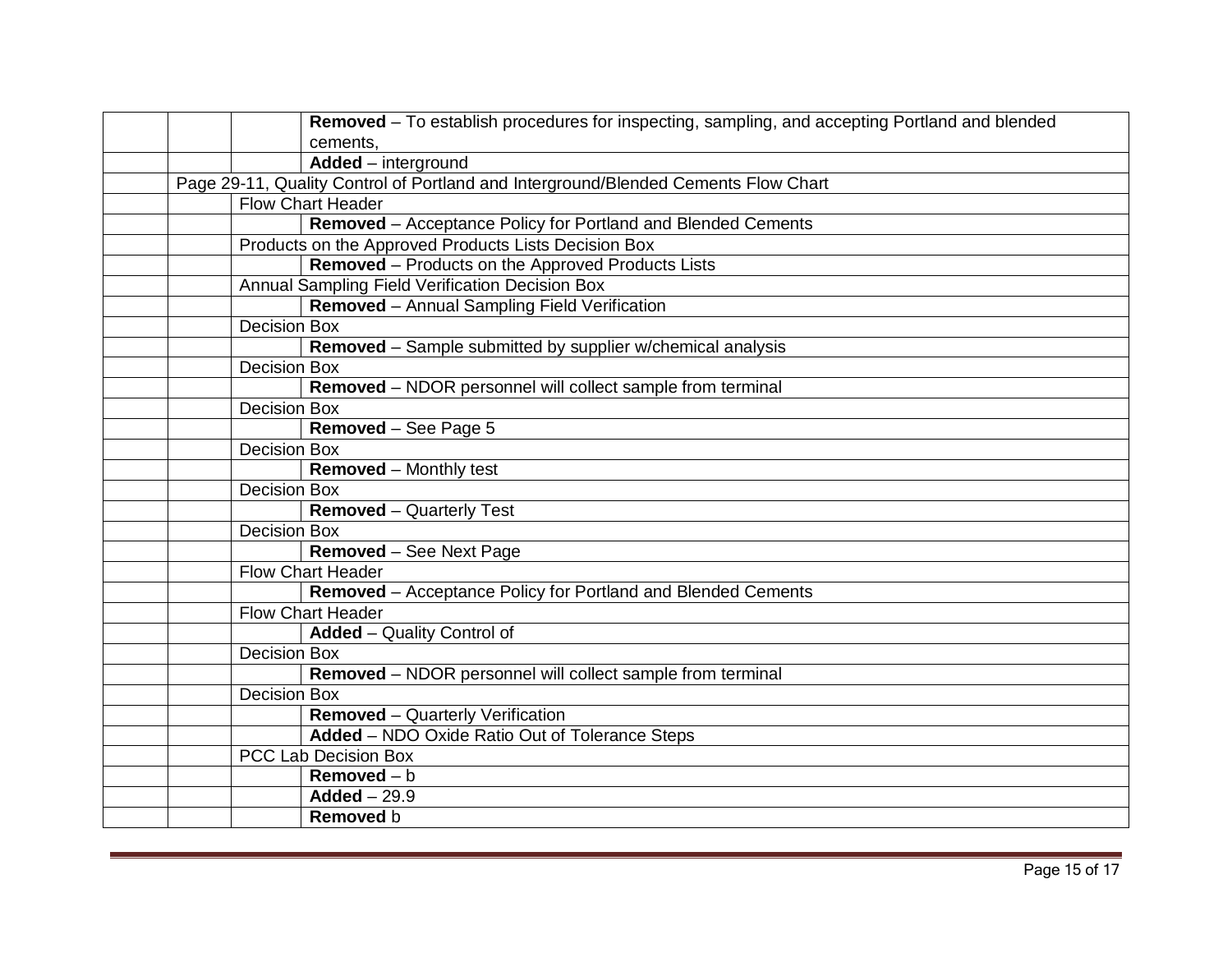|                     | $Added - B.1$ .                                                                               |
|---------------------|-----------------------------------------------------------------------------------------------|
|                     | Chem Lab Not OK Decision Box                                                                  |
|                     | <b>Removed</b> - Quarterly Verification                                                       |
|                     | Added - NDO Oxide Ratio out of tolerance steps                                                |
|                     | Expansion > 0.13 Decision Box                                                                 |
|                     | Removed - See page 1                                                                          |
|                     | Page 29-12, Acceptance of Portland and Interground/Blended Cements                            |
|                     | Flow Chart Header                                                                             |
|                     | <b>Removed</b> - Policy for                                                                   |
|                     | $Added - of$                                                                                  |
|                     | Added - Interground                                                                           |
| <b>Decision Box</b> |                                                                                               |
|                     | Removed - Annual Sampling Field Verification                                                  |
|                     | NDOR QA Manager or Project Personnel Decision Box NDOR Decision Box                           |
|                     | Removed - NDOR QA Manager or Project Personnel                                                |
|                     | Removed - Acquire the sample by the guidelines on page 3 for 'Sampling Railroad Car, Truck or |
|                     | Silo.'                                                                                        |
|                     | Added - A sample shall be taken by a Contractor's Certified Portland Cement Sampler and under |
|                     | the supervision of NDR certified personnel.                                                   |
|                     | Sample will include the following Decision Box                                                |
|                     | Removed - See Page 2                                                                          |
|                     | PCC Lab Decision Box                                                                          |
|                     | $Removed - b$                                                                                 |
|                     | $Added - 29.9$                                                                                |
|                     | Removed b                                                                                     |
|                     | $Added - B.1$ .                                                                               |
|                     | NDOR Sample Verification (Re-run) Decision Box                                                |
|                     | $Removed - b$                                                                                 |
|                     | $Added - 29.9$                                                                                |
|                     | Removed b                                                                                     |
|                     | $Added - B.1$ .                                                                               |
|                     | Expansion > 0.13 Decision Box                                                                 |
|                     | $Removed - b$                                                                                 |
|                     | $Added - 29.9$                                                                                |
|                     | Removed $- b$                                                                                 |